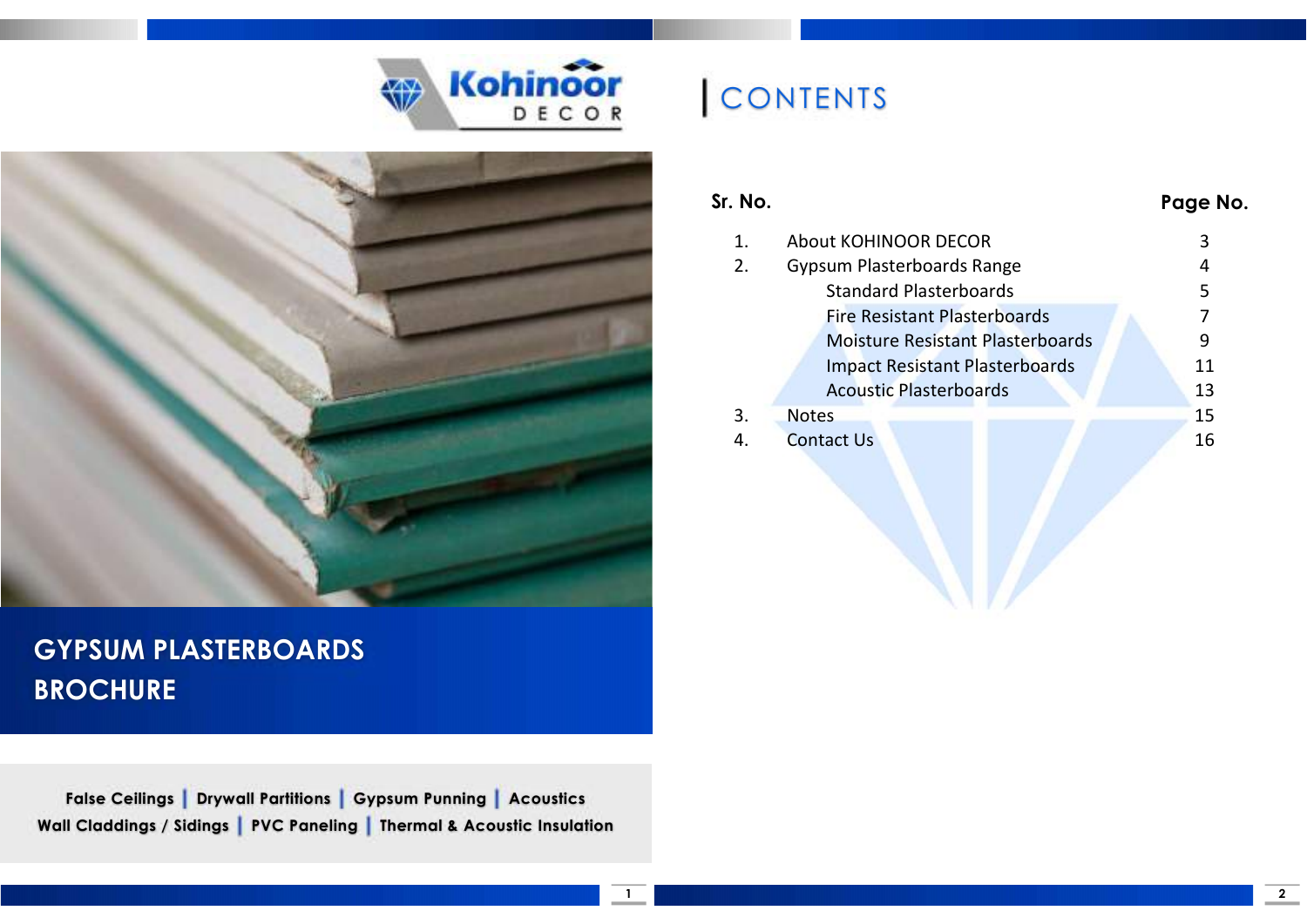## About KOHINOOR DECOR

#### Who we are?

Incorporated int the year 1998, we 'Kohinoor Decor' are a sole proprietorship-based firm engaged as the foremost wholesale supplier and service provider for Interior designing and False Ceiling Products (Gypsum Plaster, Plaster of Paris, Gypsum Boards, P.O.P. Sheets, Metal Framing Accessories – G.I. Ceiling Sections, Aluminium Ceiling Tiles, Metal Ceiling Tiles, PVC Panels) and False Ceiling Services. Our products are high in demand due to their premium quality and affordable prices. Furthermore, we ensure to timely deliver these products to our clients, through this we have gained a huge client's base in the market. Under the direction of our mentor 'Mr. Mohd. Ilyas Sheikh (Proprietor)', we have been able to achieve a reputed name in the industry.

We, at Kohinoor Decor, one of the most recognized and leading manufacturing and trading firms in Nagpur, provide you with different types of Interior Designing, Gypsum False Ceiling (Residential/ Commercial), Installations, Maintenance or repairing at a professional rate of prescribed designs.

Our business is generally known for its next level ceiling designs, their resistance to extreme weather conditions, ease of services provided and skilled installations by workers.

We also take part in trading all varieties of ceiling products (Gypsum Powder, Gypsum Boards, Ceiling Tiles, Ceiling Sections, Gypsum and Plaster of Paris sheets) at a much cost-effective rate.

## GYPSUM PLASTERBOARDS RANGE



#### From our Executive Owner,

With my 25 years of experience in this stream of interior designing, false ceiling contracts and all related Gypsum works, I have been able to recognize every bit of trading and supplying every commodity in this scenario.

Our business usually deals with better customer satisfaction with every ease of better execution of the work. Our executing staff never fails to perform their tasks regardless of the direction they have been given.

Mohd. Ilyas Sheikh Owner and Founder at Kohinoor Decor, Nagpur



Plasterboards are the ultimate wall and ceiling solution for today's buildings, providing high levels of performance in terms of fire rating, mold & moisture resistance, acoustic insulation and thermal insulation to create modern internal environments that offer comfort and safety for occupants.

We offer a wide range of solutions of different Gypsum Plasterboards with every category including Standard boards, Fire Resistant boards, Moisture Resistant boards, Impact Resistant boards and Sound Insulation boards. Our services are high in demand due to the premium quality of work with consideration of all the building or site parameters and sciences.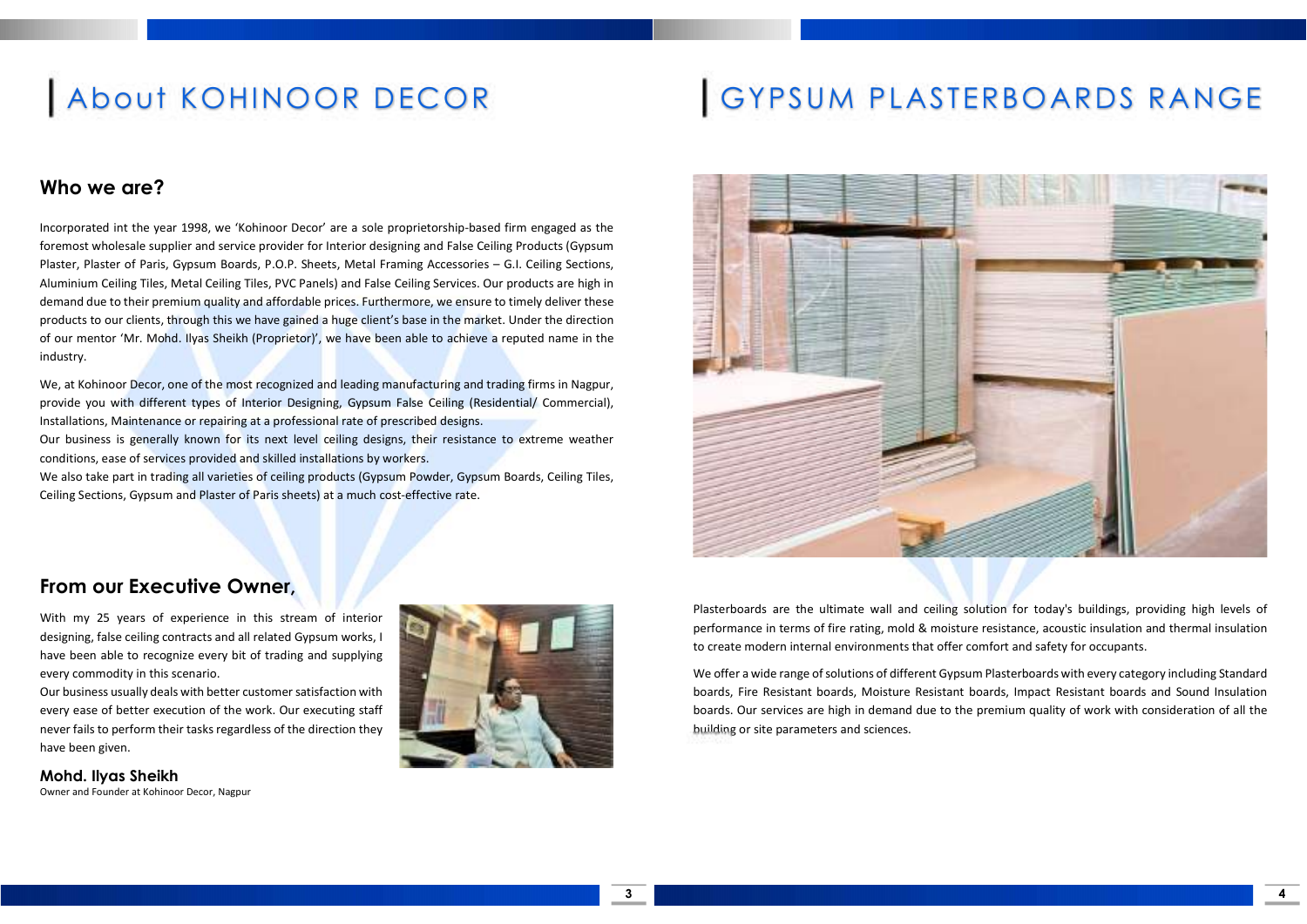### **Standard** Plasterboards



| <b>Material</b>                | Gypsum             |
|--------------------------------|--------------------|
| <b>Manufacturing Standards</b> | Indian Standards   |
| <b>Thickness</b>               | $12.5 \text{ mm}$  |
| Size (ft)                      | $4 \times 6$       |
| Dimensions (mm)                | 1220 x 1830 x 12.5 |
| <b>Edge Profile</b>            | Squared   Tapered  |

Standard Gypsum Board is a cost-effective Plasterboard for standard performance and used as best substrate where seamless finish is required. Standard Gypsum Board is the ultimate solution for today's buildings, providing cost effective Partition, False ceiling & Drylining performance to help create modern internal environments that enable comfort and safety for occupants.

#### Gyproc Standard Plasterboard

| <b>Material</b> |                                | Gypsum                                                        |
|-----------------|--------------------------------|---------------------------------------------------------------|
|                 | <b>Manufacturing Standards</b> | Gyproc                                                        |
|                 | <b>Brand</b>                   | Gyproc by Saint Gobain                                        |
|                 | Thickness (mm)                 | $9.5$   12.5   15                                             |
|                 | Size (ft)                      | $4 \times 6$   $4 \times 8$   $4 \times 10$                   |
|                 | Dimensions (mm)                | 1219 x 1829 x 9.5<br>1219 x 1829 x 12.5<br>1219 x 2438 x 12.5 |
|                 |                                | 1219 x 3048 x 12.5<br>1219 x 1829 x 15                        |
|                 | <b>Edge Profile</b>            | Squared   Tapered                                             |

Best to use for Walls, Ceilings, Corridors and Auditoria, in buildings as diverse as Offices, Schools, Hospitals and Residences.



| <b>Plasterboard</b>            |                    |
|--------------------------------|--------------------|
| <b>Material</b>                | Gypsum             |
| <b>Manufacturing Standards</b> | <b>SHEETROCK</b>   |
| <b>Brand</b>                   | <b>USG Boral</b>   |
| <b>Thickness</b>               | 12.5 mm            |
| Size (ft)                      | $4 \times 6$       |
| <b>Dimensions (mm)</b>         | 1220 x 1830 x 12.5 |
| <b>Edge Profile</b>            | Squared   Tapered  |

USG Boral SHEETROCK Standard

Supports Green Building requirements (Enlisted by GRIHA- Green Rating for Integrated Habitat assessment). Superior drywall performance with Fire rated and Acoustics systems. Minimal deflection for seamless ceilings.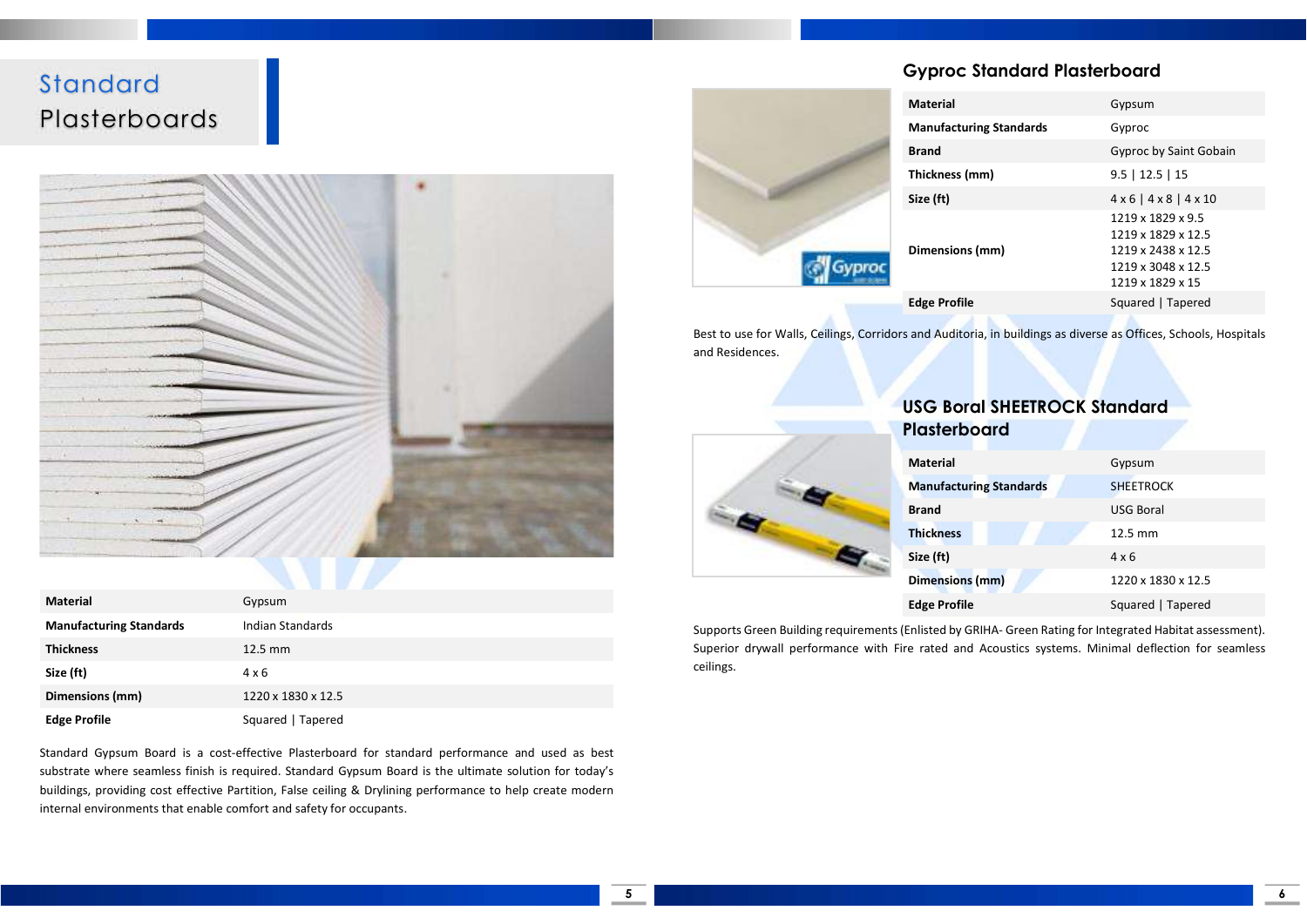### Fire Resistant Plasterboards



Fire Resistant Board is gypsum based interior Wall & Ceiling product used in areas where High Fire Resistance Performance is required to restrict fire to pass from one side of wall to the other side. Fire Resistant Board's gypsum core incorporates glass fibers & other fire resistive additives that are encased & firmly bonded to strong pink colored paper liners.

| <b>Material</b>                | Gypsum             |
|--------------------------------|--------------------|
| <b>Manufacturing Standards</b> | Indian Standards   |
| <b>Thickness</b>               | $12.5 \text{ mm}$  |
| Size (ft)                      | 4 x 6              |
| Dimensions (mm)                | 1220 x 1830 x 12.5 |
| <b>Edge Profile</b>            | Squared   Tapered  |

#### Gyproc FIRELINE Plasterboard

|  | Gyproc |
|--|--------|

| <b>Material</b>                | Gypsum                                                                                                  |
|--------------------------------|---------------------------------------------------------------------------------------------------------|
| <b>Manufacturing Standards</b> | Gyproc                                                                                                  |
| <b>Brand</b>                   | Gyproc by Saint Gobain                                                                                  |
| Thickness (mm)                 | $9.5$   12.5   15                                                                                       |
| Size (ft)                      | $4 \times 6$   $4 \times 8$   $4 \times 10$                                                             |
| Dimensions (mm)                | 1219 x 1829 x 9.5<br>1219 x 1829 x 12.5<br>1219 x 2438 x 12.5<br>1219 x 3048 x 12.5<br>1219 x 1829 x 15 |
| <b>Edge Profile</b>            | Squared   Tapered                                                                                       |
|                                |                                                                                                         |

Suitable for Application where High Level of Fire Protection is required from 60 minutes to 240 minutes across all segments.



- ► Environment friendly and non-hazardous
- ► Adaptable to wall and ceiling needs without beam structure
- ► Light weight to reduce structural base of construction
- ► Ability to install quickly and withstand weather conditions
- ► Permits flexibility to develop varied ceiling shapes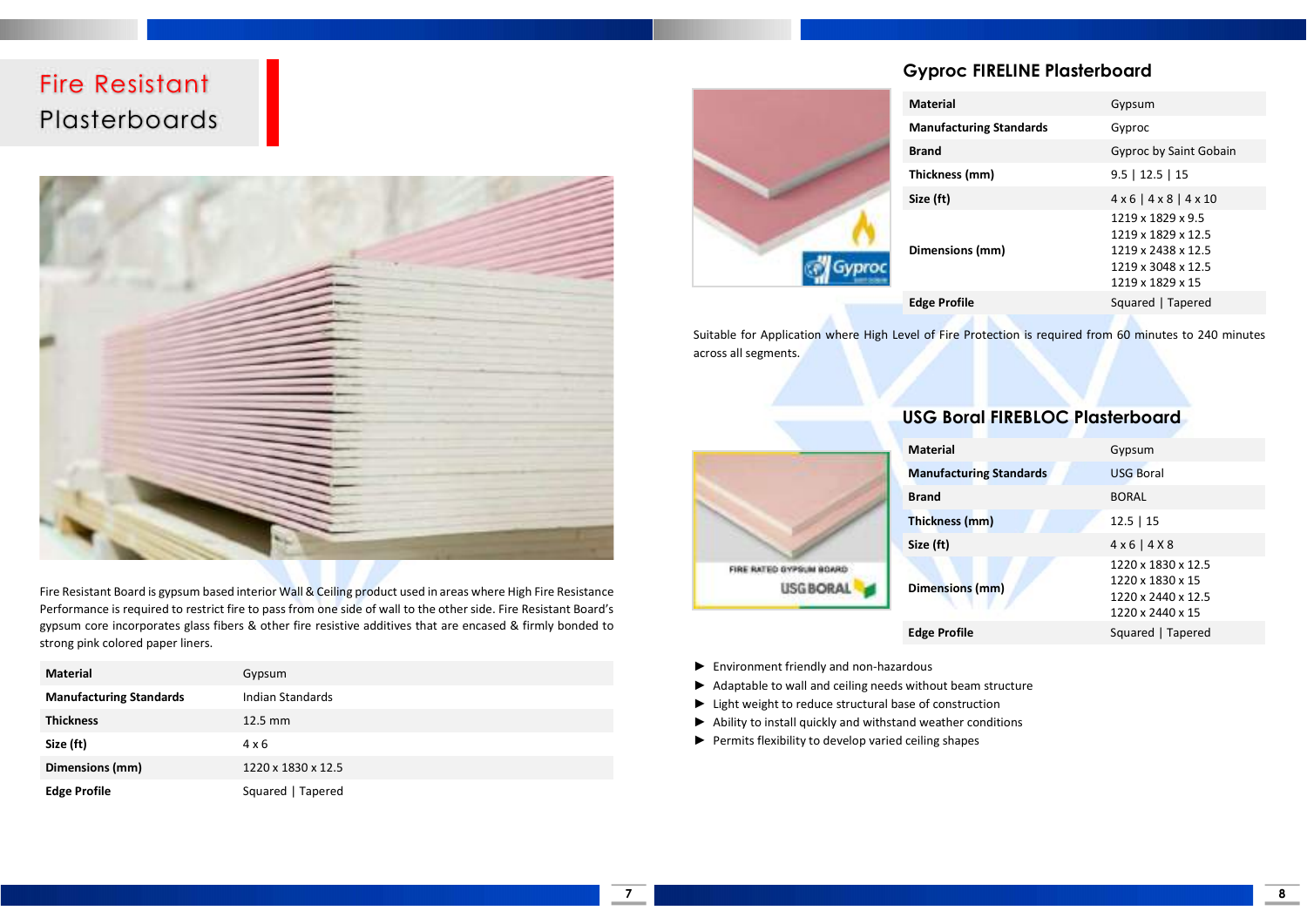### Moisture Resistant Plasterboards



Moisture Resistant Plasterboards Consists of an aerated gypsum core with special water-repellent additives encased in and firmly bonded to, strong moisture-resistant paper liners that are green. Covered with green cardboard on face side & grey Cardboard on the back side with green edge tape. Moisture Resistance gypsum board is used as a covering material for interior walls and ceilings in residential and commercial applications that often require specific moisture or water rated assemblies.

| <b>Material</b>                | Gypsum             |
|--------------------------------|--------------------|
| <b>Manufacturing Standards</b> | Indian Standards   |
| <b>Thickness</b>               | $12.5 \text{ mm}$  |
| Size (ft)                      | $4 \times 6$       |
| Dimensions (mm)                | 1220 x 1830 x 12.5 |
| <b>Edge Profile</b>            | Squared   Tapered  |

#### Gyproc MR (Moisture Resistant) Plasterboard

|  | <b>Material</b>                     | Gypsum                                                                                                  |
|--|-------------------------------------|---------------------------------------------------------------------------------------------------------|
|  | <b>Manufacturing Standards</b>      | Gyproc                                                                                                  |
|  | <b>Brand</b>                        | Gyproc by Saint Gobain                                                                                  |
|  | $9.5$   12.5   15<br>Thickness (mm) |                                                                                                         |
|  | Size (ft)                           | $4 \times 6$   $4 \times 8$   $4 \times 10$                                                             |
|  | Dimensions (mm)                     | 1219 x 1829 x 9.5<br>1219 x 1829 x 12.5<br>1219 x 2438 x 12.5<br>1219 x 3048 x 12.5<br>1219 x 1829 x 15 |
|  | <b>Edge Profile</b>                 | Squared   Tapered                                                                                       |

- ► Moisture-prone internal wet areas across Residential/Commercial/HealthCare/Hospitality
- ► Ceilings in dry areas where long lasting ceilings are needed.
- ► Drywalls & Ceilings in other areas which are prone to moisture contact
- ► Ceilings in Bathrooms & Kitchens

#### USG Boral MOISTBLOC Plasterboard

| <b>Material</b>                | Gypsum                                                                           |
|--------------------------------|----------------------------------------------------------------------------------|
| <b>Manufacturing Standards</b> | <b>USG Boral</b>                                                                 |
| <b>Brand</b>                   | <b>BORAL</b>                                                                     |
| Thickness (mm)                 | $12.5 \mid 16$                                                                   |
| Size (ft)                      | $4 \times 6$   $4 \times 8$                                                      |
| Dimensions (mm)                | 1220 x 1830 x 12.5<br>1220 x 1830 x 16<br>1220 x 2440 x 12.5<br>1220 x 2440 x 16 |
| <b>Edge Profile</b>            | Squared   Tapered                                                                |

- 
- Resist extensive moisture levels
- ► Withstands high level of humidity
- ► Acts as a strong base for ceramic tiles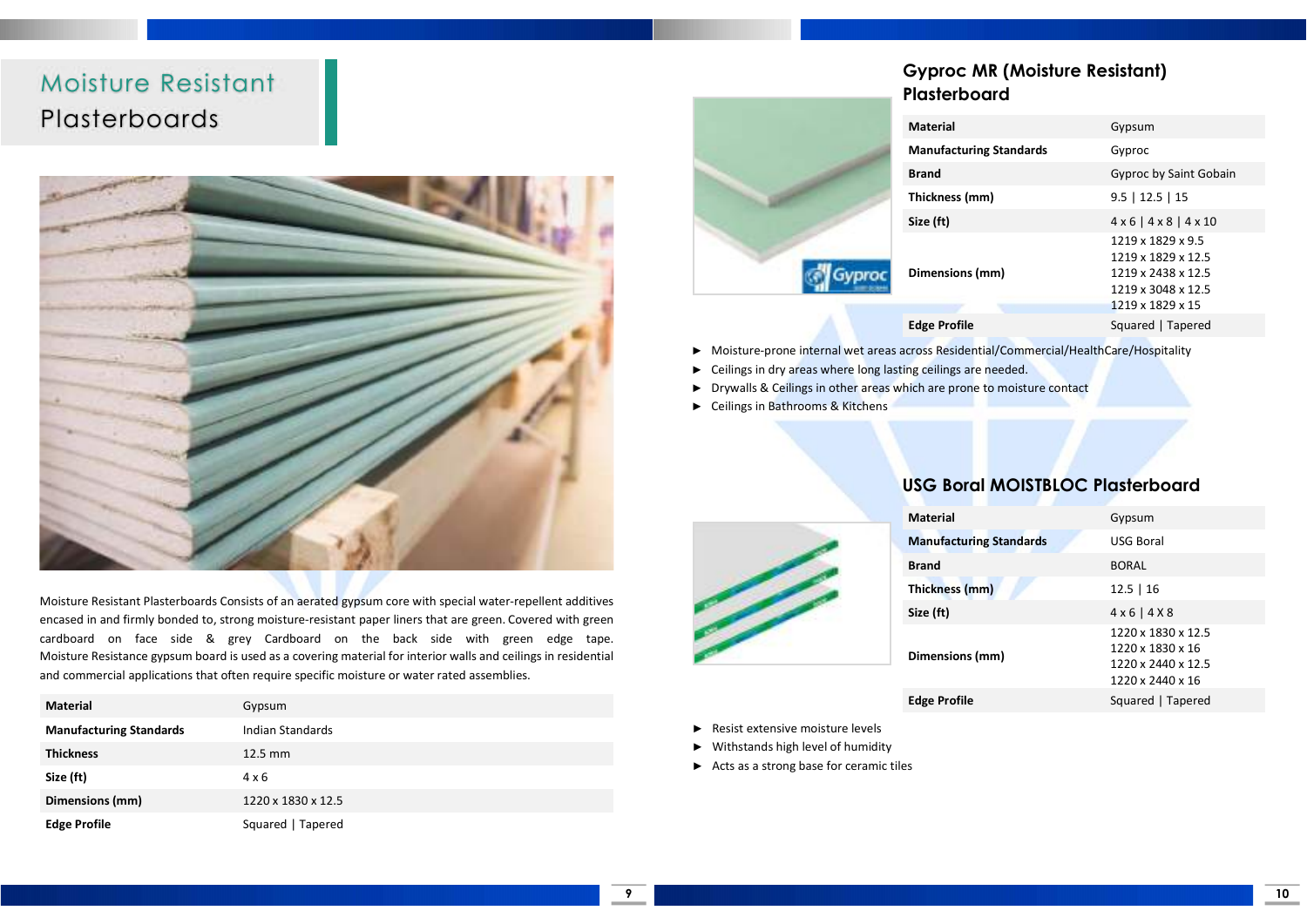### Impact Resistant Plasterboards



Formulated for resistance to abrasion, scraping and rubbing, Impact resistant plasterboard is a masterpiece that reduces damage and maintenance cost. Impact Resistant gypsum board is a wonderful support for maintaining the health of walls and ceilings by giving strength to the partitions.

| <b>Material</b>                | Gypsum             |
|--------------------------------|--------------------|
| <b>Manufacturing Standards</b> | Indian Standards   |
| <b>Thickness</b>               | 12.5 mm            |
| Size (ft)                      | $4 \times 6$       |
| Dimensions (mm)                | 1220 x 1830 x 12.5 |
| <b>Edge Profile</b>            | Squared   Tapered  |



#### Gyproc DURALINE Plasterboard

| <b>Material</b>                | Gypsum                 |
|--------------------------------|------------------------|
| <b>Manufacturing Standards</b> | Gyproc                 |
| <b>Brand</b>                   | Gyproc by Saint Gobain |
| Thickness (mm)                 | 13                     |
| Size (ft)                      | $4 \times 8$           |
| Dimensions (mm)                | 1219 x 2438 x 13       |
| <b>Edge Profile</b>            | Squared   Tapered      |

Designed for walls exposed to Heavy material & equipment movement, Human interactions, subjected to bangs, wear & tear, accidental impacts & crowd pressure.



#### USG Boral IMPACBLOC Plasterboard

| <b>Material</b>                | Gypsum             |
|--------------------------------|--------------------|
| <b>Manufacturing Standards</b> | <b>USG Boral</b>   |
| <b>Brand</b>                   | <b>BORAL</b>       |
| Thickness (mm)                 | 12.5               |
| Size (ft)                      | $4 \times 6$       |
| <b>Dimensions (mm)</b>         | 1220 x 1830 x 12.5 |
| <b>Edge Profile</b>            | Squared   Tapered  |
|                                |                    |

- ► Resists corrosion, fire, abrasion and scrapping
- ► Offers strength and sound insulation
- ► Lowers damage and maintenance cost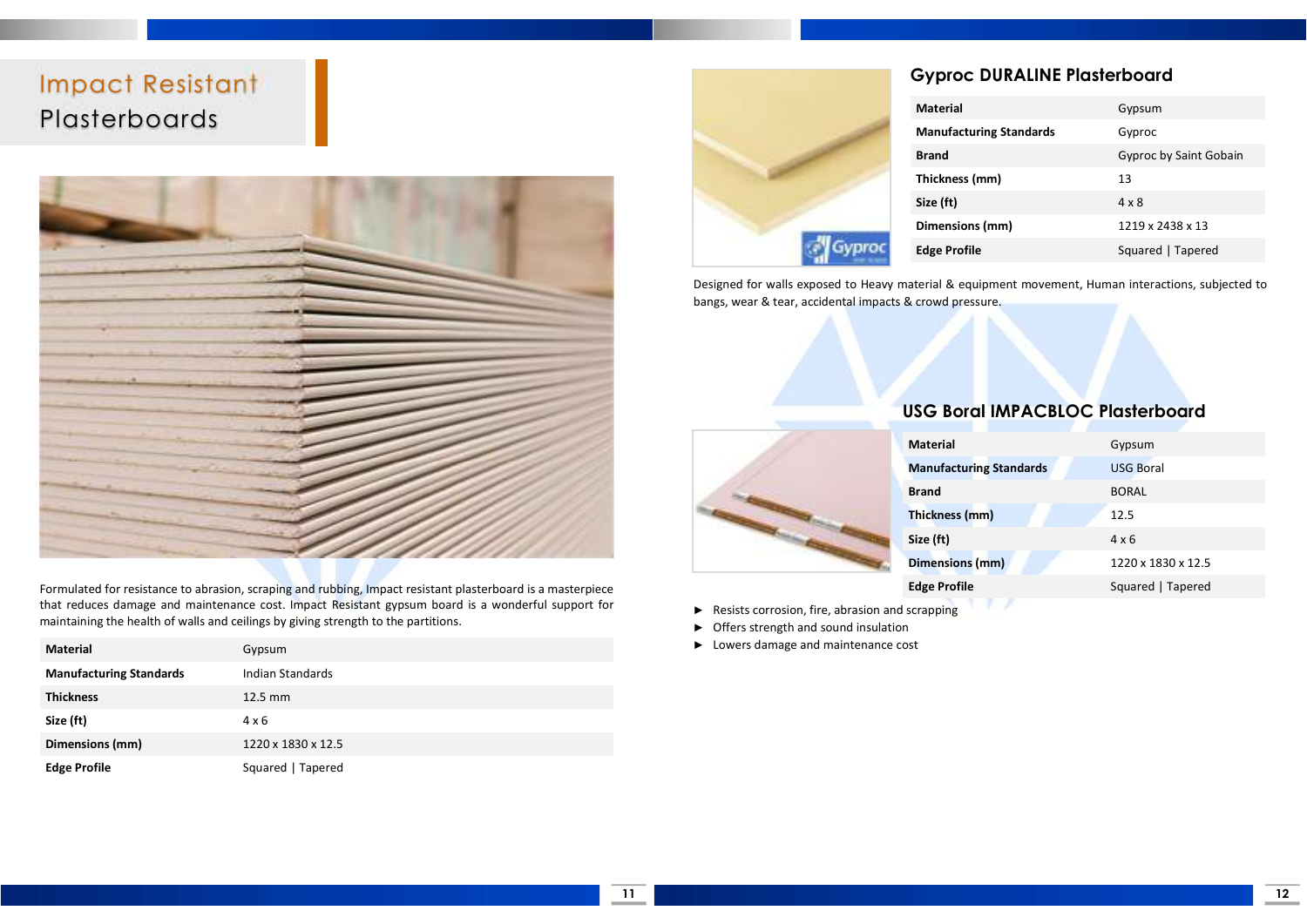### Acoustic Plasterboards



Acoustic Gypsum Plasterboard is a special gypsum board which consists of an aerated gypsum core encased in and firmly bonded to, strong paper liners that are blue. They are manufactured through a special process which gives it excellent sound insulating properties. High levels of sound insulation with minimum space utilization. Possible to have sound insulation up to 70 dB.

| <b>Material</b>                | Gypsum             |
|--------------------------------|--------------------|
| <b>Manufacturing Standards</b> | Indian Standards   |
| <b>Thickness</b>               | 12.5 mm            |
| Size (ft)                      | $4 \times 6$       |
| Dimensions (mm)                | 1220 x 1830 x 12.5 |
| <b>Edge Profile</b>            | Squared   Tapered  |

#### Gyproc SOUNDBLOC Plasterboard

|  | <b>Material</b>                | Gypsum                                                                           |
|--|--------------------------------|----------------------------------------------------------------------------------|
|  | <b>Manufacturing Standards</b> | Gyproc                                                                           |
|  | <b>Brand</b>                   | Gyproc by Saint Gobain                                                           |
|  | Thickness (mm)                 | $12.5$   15                                                                      |
|  | Size (ft)                      | $4X6$   $4X8$                                                                    |
|  | Dimensions (mm)                | 1220 x 1830 x 12.5<br>1220 x 1830 x 15<br>1220 x 2440 x 12.5<br>1220 x 2440 x 15 |
|  | <b>Edge Profile</b>            | Squared   Tapered                                                                |
|  |                                |                                                                                  |

Designed for use in Drywall partition systems where greater levels of sound insulation are required.



#### USG Boral ECHOBLOC Plasterboard

| <b>Material</b>                | Gypsum            |
|--------------------------------|-------------------|
| <b>Manufacturing Standards</b> | <b>USG Boral</b>  |
| <b>Brand</b>                   | <b>BORAL</b>      |
| Thickness (mm)                 | 12                |
| Size (ft)                      | $4 \times 8$      |
| <b>Dimensions (mm)</b>         | 1220 x 2440 x 12  |
| <b>Edge Profile</b>            | Squared   Tapered |
|                                |                   |

- ► Absorbs sound at extensive level
- ► Reduces echo to control transmission of sound
- ► Powered to achieve decorative finish